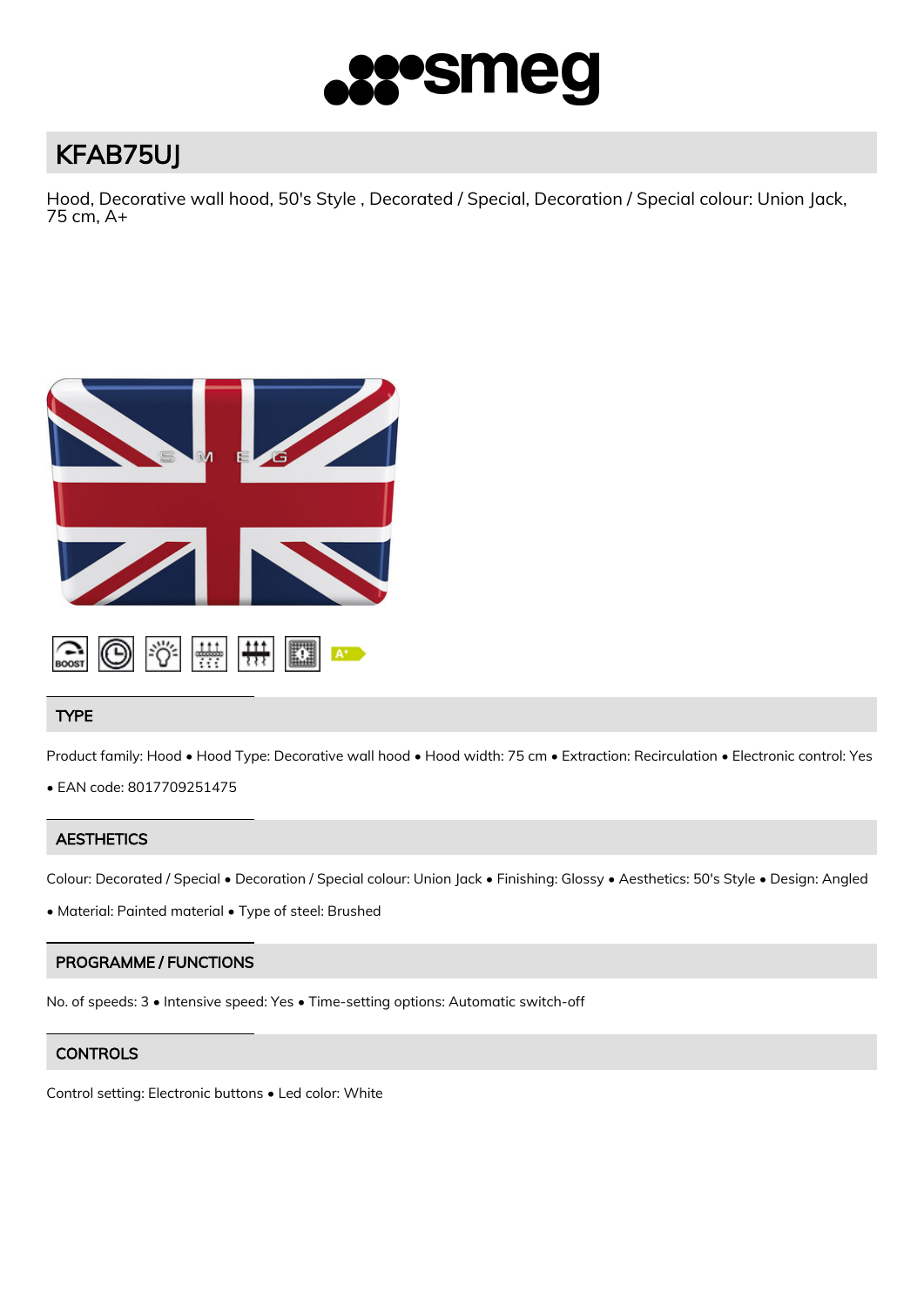## TECHNICAL FEATURES

No. of lights: 2 • Light type: LED • Light Power: 1 W • Light color temperature scale (°K): 4000 °K • Free outlet maximum capacity: 820 m<sup>3</sup>/h • Motor power: 280 W • No. of filters: 3 • Anti-grease filters: Stainless steel • Charcoal filters included: Yes • Filter replacement indicator: Yes • Minimum distance from GAS hob: 650 mm • Vent outlet: 150 mm • Minimum distance from ELECTRIC hob: 650 mm • Non return valve: Yes

## PERFORMANCE / ENERGY LABEL

Energy efficicency class ( EEC): A+ • Fluid Dynamic Efficiency class (FDEC): A • Grease Filtering Efficiency Class (GFEC): E • Lighting Efficiency Class (LEC): A • Annual Efficiency Consumption (AEChood): 36 kWh/a • Fluid Dynamic Efficiency (FDE): 36.6 • Lighting Efficiency (LE): 68.2 lux/W • Grease Filtering Efficiency (GFE): 61.1 % • Air flow at minumum speed (Qmin): 333 m<sup>3</sup>/h • Air flow at maximum speed (Qmax): 649 m<sup>3</sup>/h • Air flow at boost speed (Qboost): 797 m<sup>3</sup>/h • Airbourne acouistical A-weighted sound Power Emission at minimum speed (SPEmin): 50 dB(A) · Airborne acoustical A-weighted sound Power Emission at maximum speed (SPEmax): 67 dB(A) • Airbourne acoustical A-weighted sound power emission at boost speed (SPEboost): 72 dB(A) • Power consumption in stand-by mode (Ps): 0.49 W • Time increase factor (F): 0.7 • Energy Efficiency Index: 39.7 • Measured air flow rate at best efficiency point (Qbep): 421 m<sup>3</sup>/h • Measured air pressure at best efficiency point (Pbep): 422 Pa • Measured electric power input at best efficiency point (Wbep): 135 W • Nominal Power consumption of the light system (WL): 2 W • Average illumination of the light on the cooking surface (Emiddle): 150 lux • Sound power level at highest setting (Lwa): 67 dB(A)

## ELECTRICAL CONNECTION

Electrical connection rating: 282 W • Voltage: 220-240 V • Frequency (Hz): 50-60 Hz • Power supply cable length: 1500 mm

## OPTIONAL ACCESSORIES

## SPEED 1

Extraction rate IEC 61591: 333 m³/h • Noise level IEC 60704-2-13: 50 dB(A) • Power: 198 W

## SPEED 2

Extraction rate IEC 61591: 477 m<sup>3</sup>/h • Noise level IEC 60704-2-13: 59 dB(A) • Power: 246 W

#### SPEED 3

Extraction rate IEC 61591: 649 m<sup>3</sup>/h · Noise level IEC 60704-2-13: 67 dB(A) · Power: 286 W

#### SPEED 4

## INTENSIVE SPEED

Extraction rate (IEC 61591): 797 m<sup>3</sup>/h · Noise level IEC 60704-2-13: 72 dB(A) · Power: 294 W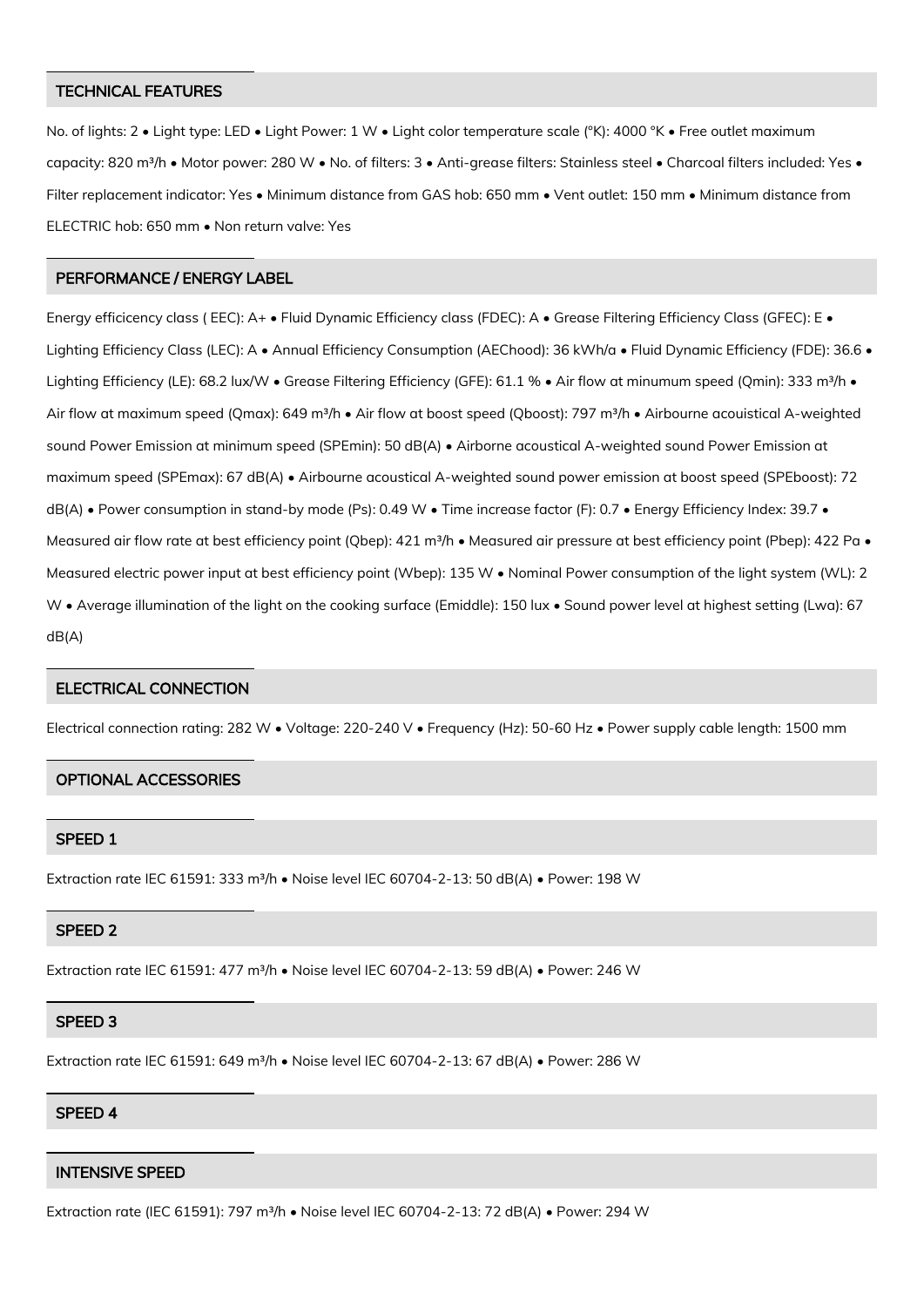# LOGISTIC INFORMATION

Dimensions of the product (mm): 644x750x616 • Width: 750 mm • Depth (mm): 616 mm • Product Height (mm): 644 mm • Net weight (kg): 26.000 kg • Gross weight (kg): 32.400 kg

## ACCESSORIES INCLUDED

Sliding door: YesRemote control: Yes

# OPTIONAL

FLTSI: Charcoal filter, HoodsKITCMNFABUJ: Chimney set, Hoods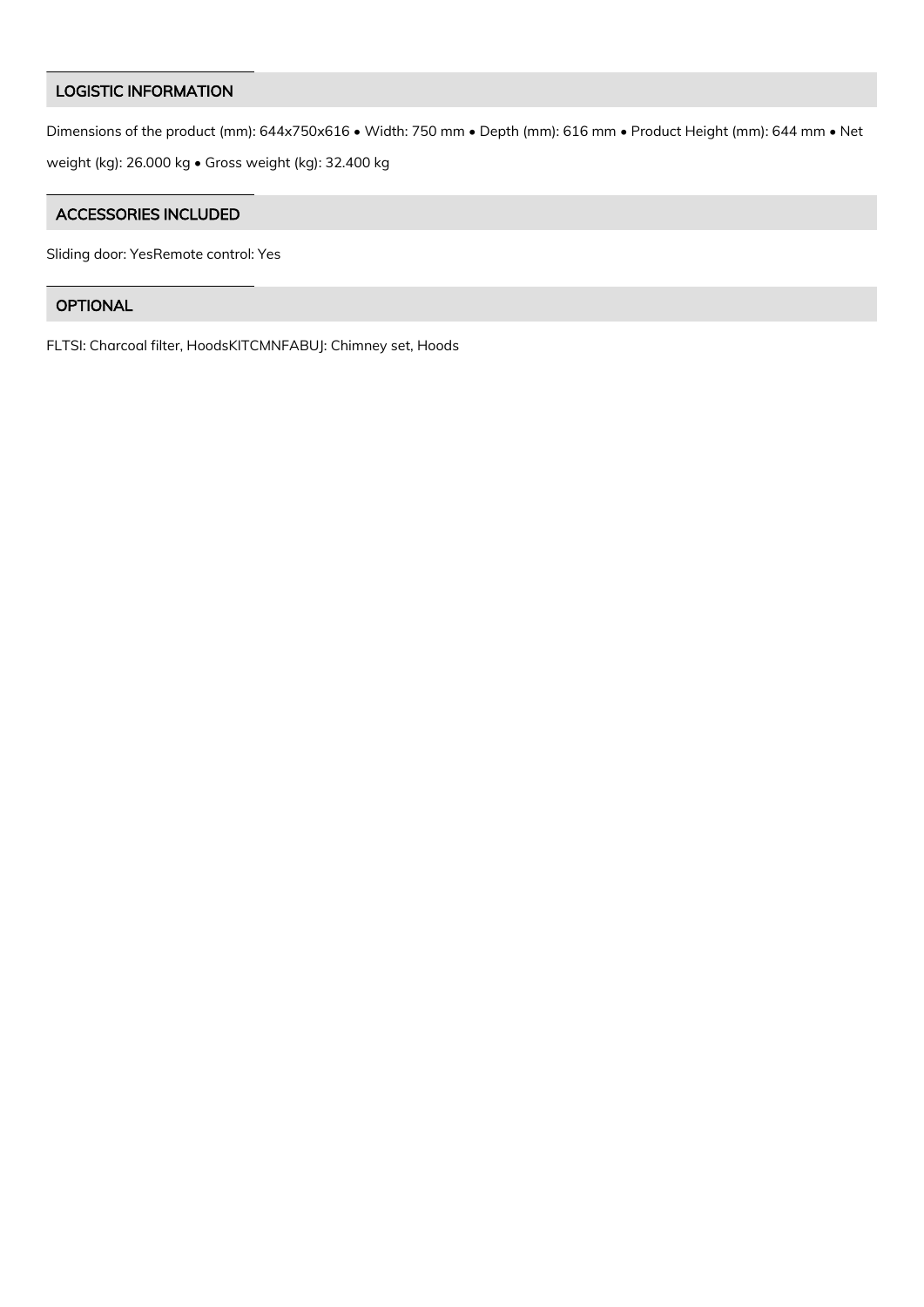